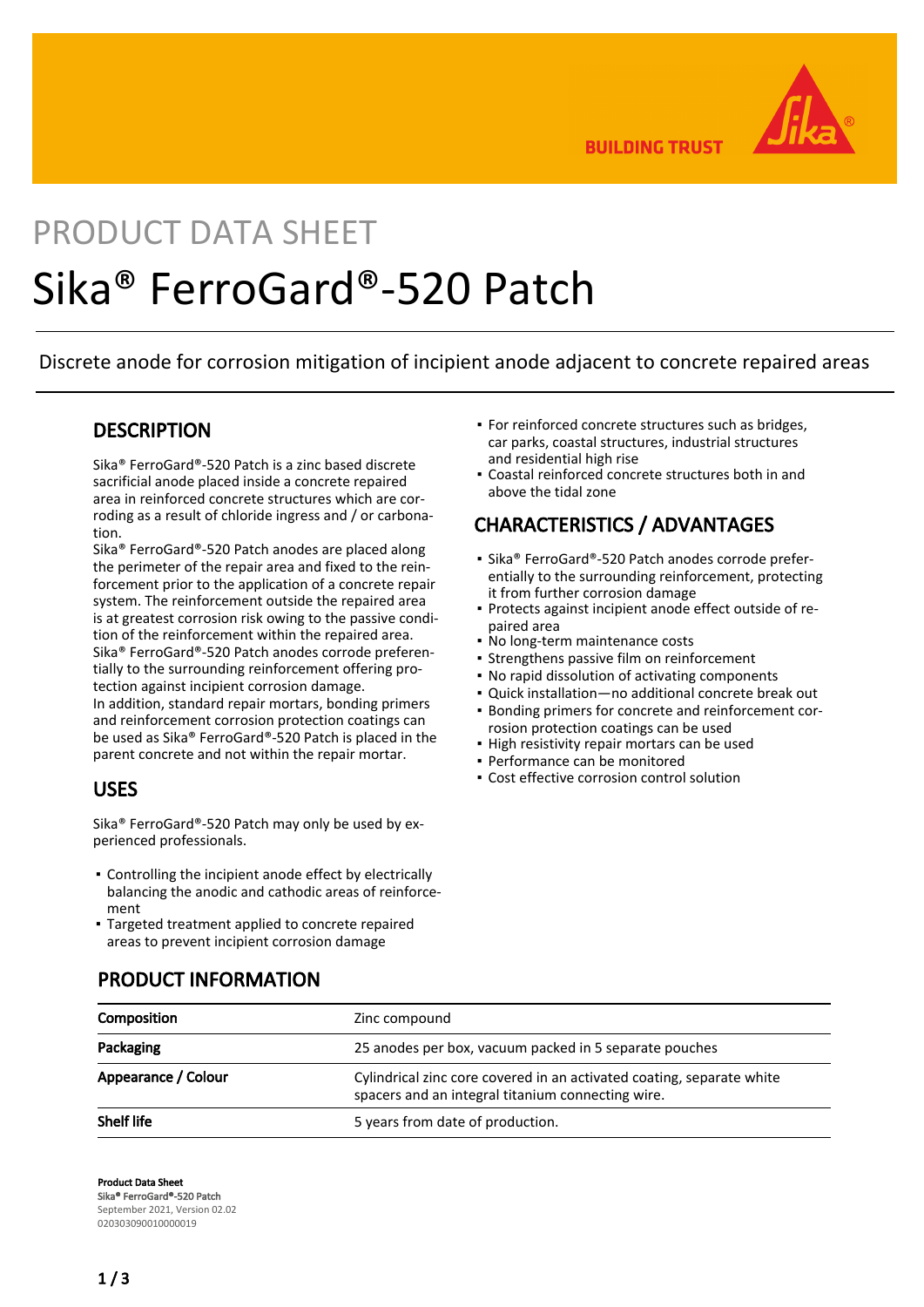| <b>Storage conditions</b>      | re-sealed.                                                                                                                                                                                                                             | Product must be stored in original, unopened and undamaged packaging<br>in dry conditions at temperatures between +5 °C and +30 °C. Always refer<br>to packaging. Do not allow contact with oxidizing materials. Pouches must<br>only be opened when product is required. Any part used pouches must be |  |
|--------------------------------|----------------------------------------------------------------------------------------------------------------------------------------------------------------------------------------------------------------------------------------|---------------------------------------------------------------------------------------------------------------------------------------------------------------------------------------------------------------------------------------------------------------------------------------------------------|--|
| Length                         | 115 mm                                                                                                                                                                                                                                 |                                                                                                                                                                                                                                                                                                         |  |
| <b>Diameter</b>                | $18 \text{ mm}$                                                                                                                                                                                                                        |                                                                                                                                                                                                                                                                                                         |  |
| Zinc weight                    | 180 <sub>g</sub>                                                                                                                                                                                                                       |                                                                                                                                                                                                                                                                                                         |  |
| <b>TECHNICAL INFORMATION</b>   |                                                                                                                                                                                                                                        |                                                                                                                                                                                                                                                                                                         |  |
| <b>Current density</b>         | $>0.2-2$ mA/m <sup>2*</sup> in corrosive environment<br>*Dependent on local conditions, including chloride concentration, concrete properties, humidity and tem-<br>perature.                                                          |                                                                                                                                                                                                                                                                                                         |  |
| <b>SYSTEM INFORMATION</b>      |                                                                                                                                                                                                                                        |                                                                                                                                                                                                                                                                                                         |  |
| System structure               | • Sika® FerroGard®-520 Patch<br>• Sika <sup>®</sup> FerroGard®-500 Crete<br>Other anode sizes are available with different zinc contents and profile:<br><b>Zinc content</b><br>Name<br>Sika <sup>®</sup> FerroGard®-510 Patch<br>62 g |                                                                                                                                                                                                                                                                                                         |  |
|                                | Sika <sup>®</sup> FerroGard®-515 Patch                                                                                                                                                                                                 | 120 <sub>g</sub>                                                                                                                                                                                                                                                                                        |  |
| <b>APPLICATION INFORMATION</b> |                                                                                                                                                                                                                                        |                                                                                                                                                                                                                                                                                                         |  |

| Hole dimension          | Depth: 125 mm<br>Diameter: 25 mm |
|-------------------------|----------------------------------|
| Ambient air temperature | $+5$ °C min                      |
| Substrate temperature   | $+5 °C$ min                      |

#### BASIS OF PRODUCT DATA

All technical data stated in this Product Data Sheet are based on laboratory tests. Actual measured data may vary due to circumstances beyond our control.

## FURTHER INFORMATION

**Bika Method Statement: Application of Discrete Gal**vanic Anode using Sika® FerroGard®-500s Patch

## IMPORTANT CONSIDERATIONS

In order that suitable current flow and longevity can be achieved from the Sika® FerroGard®-520 Patch anode, certain practical considerations must be taken into account.

■ The concrete repair material cover for the Sika® Fer-

roGard®-520 Patch unit must be a minimum depth of 20 mm.

- Concrete repairs must be undertaken in accordance to an acknowledged national standard such as EN 1504.
- Any discontinuous reinforcement must be either electrically bonded to or electrically isolated from the system negative.
- The time to achieve passivity will be dependent on site conditions. Depolarisation of treated reinforcement will be slower in moist conditions.
- Design of the galvanic protection system must be un-▪ dertaken by an experienced qualified corrosion design engineer.
- . Installation must be carried out in accordance with engineer's design and specification.

**BUILDING TRUST** 

Product Data Sheet Sika® FerroGard®-520 Patch September 2021, Version 02.02 020303090010000019